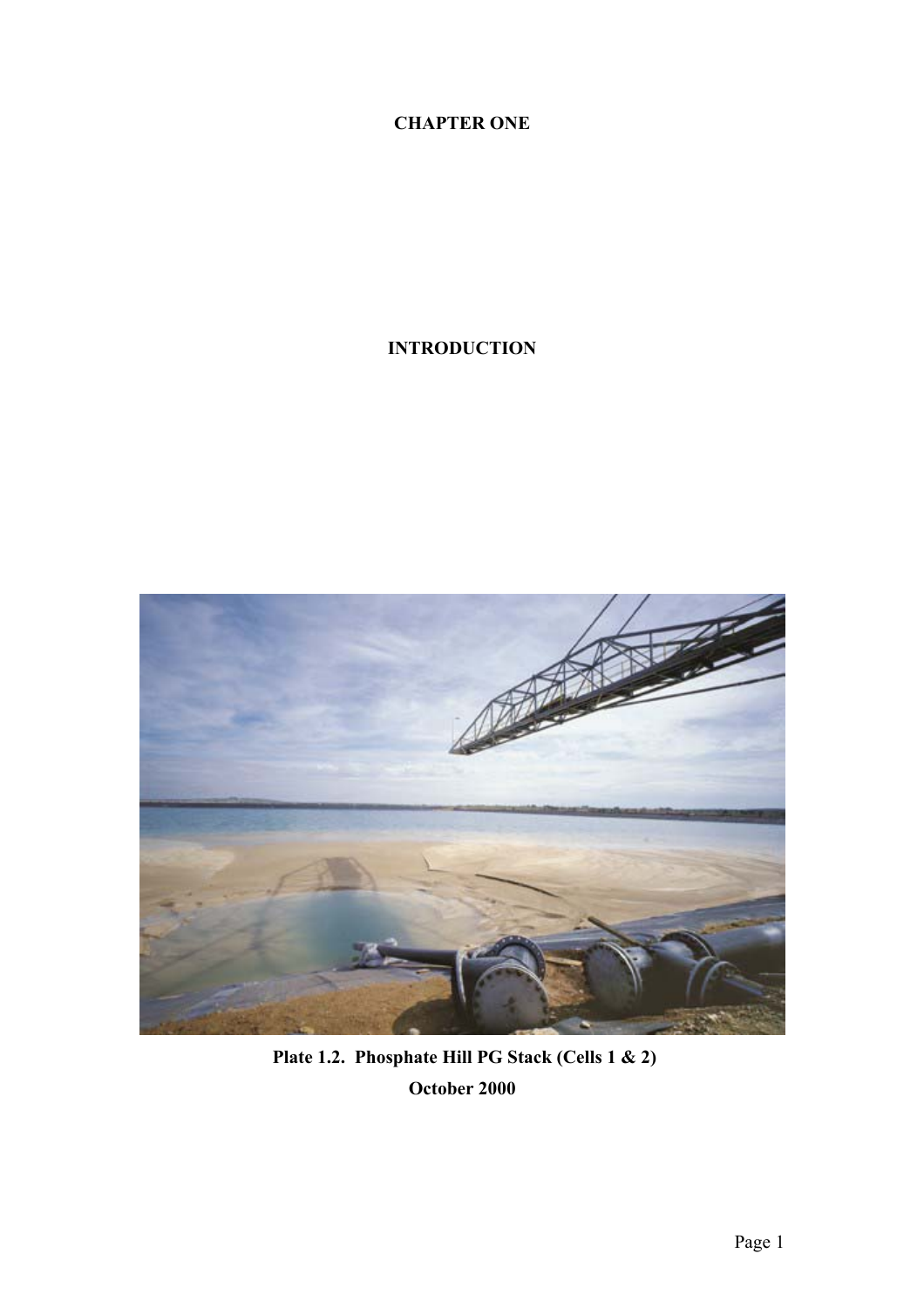#### **1.0 INTRODUCTION**

The global fertilizer industry is an integral part of an agriculture sector which is under pressure to continue to feed the steadily increasing human population. As demand for fertilizer increases so too does the production of a common by-product in the fertilizer manufacturing process: phosphogypsum (PG). Over one hundred millions of tonnes of this material is sent to storage facilities every year (Wissa 2001) with little prospect of being utilised on anything other than the very small scale (Anon 2002, Conklin 1992).

Despite on-going research into alternative uses for this material the sheer volume produced, combined with the radioactive impurities contained within much of the product, makes storage in gypsum stacks or disposal at sea the only viable options for dealing with this product (Heering and Zeldenrust 2000, USEPA1999, Johnson and Traub 1996). Few production sites utilise the ocean disposal method due to a combination of environmental factors and, generally, the processing facilities' distance from any suitable water body (Wissa 2001). Stacking on land is the more common solution to the storage/disposal problem, supported by the United States Environmental Protection Authority (USEPA 1999), and comes in two forms: dry stacking and wet stacking.

Dry stacking is where the hemihydrate (HH) (bassanite -  $CaSO<sub>4</sub>$ .  $/2H<sub>2</sub>O$ ) or dihydrate  $(DH)$  (CaSO<sub>4</sub>.2H<sub>2</sub>O) form of PG is transported and stacked semi-dry, as it comes out of the production process, without the addition of any further fluids. It is currently used in the Middle East, Africa and some former Eastern Bloc states in Europe but has limitations to stockpile size and stability (Wissa 2001, Algroup Alusuisse 2001, Wissa *pers comm.* 2000). Wet stacking involves the mixing of the process product with fluid, with the resultant slurry being transferred into large (many hectares) storage basins where the solids settle out and the excess fluid is drained and usually re-used within the system. This pond-and-pile construction method is the more common method of PG storage, allowing for larger, more easily constructed stacks, and is used around the world (Wissa *pers comm* 2000, Anon 1998).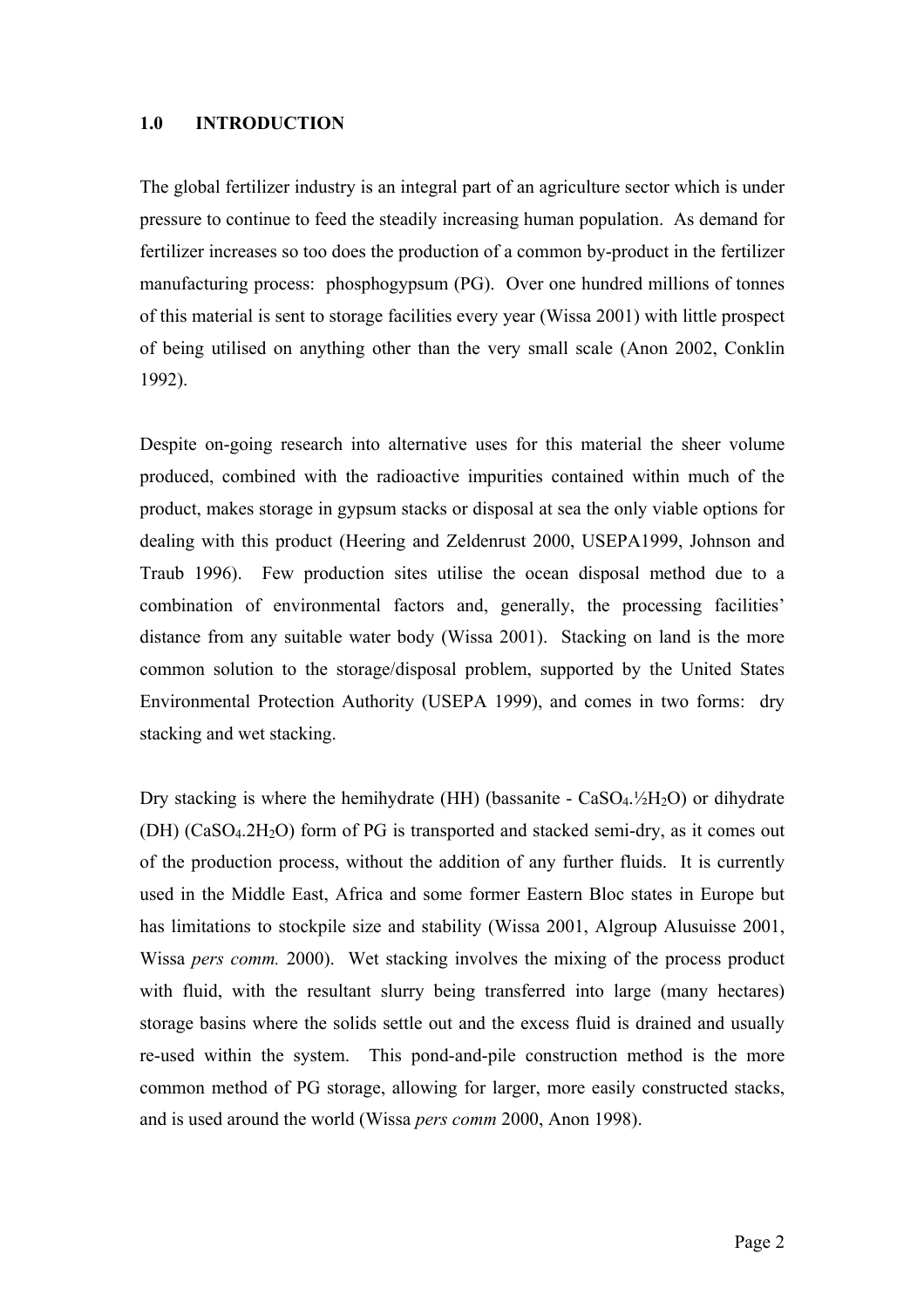A fourth option for storage has been trialled in the United States and elsewhere: using PG as mine backfill. In this case, the PG is blended with clay tailings taken from the phosphorite beneficiation process and then pumped into the void. The mix, in which the PG is largely neutralised by the high levels of Ca in these particular clays, is allowed to dewater and consolidate before revegetation (Wissa 2001, Conklin 1992). At Phosphate Hill it has been suggested that the PG alone may be suitable as backfill for the mine. This study has been instigated to assess the viability of that possibility.

#### **1.1 Purpose**

In 1999 WMC Fertilizers (WMCF), a subsidiary of WMC Resources, opened a new fertilizer production plant at Phosphate Hill. Mining approximately 2 million tonnes of phosphorite ore per year, the facility produces about one million tonnes of fertilizer and  $\sim$ 1.4 million tonnes of PG per year. The short to medium term storage for this product is in wet stacks located to the north of the plant. However, difficulty in gaining access to more land for stacks has resulted in the Company considering other options. One of the long-term storage alternatives is in-pit disposal, filling the voids left after mining back to the local land surface, and it is for this purpose that this study has been undertaken.

In order for the PG to be effectively used as a mine backfill material, whether alone or as part of a mixture, its properties need to be known, with a particular focus on mineralogical, geochemical and dissolution characteristics. This knowledge allows those planning to use the material to judge whether it is physically and chemically appropriate for the proposed purpose and to identify what the short and long term effects of such use might be. As any storage facility will be a permanent addition to the landscape, the information required will include the long-term stability of backfilled areas when exposed to normal physical inputs such as rain and wind and the chemistry of any by-products that may result over any time span.

#### 1.1.1 PREVIOUS WORK

The PG produced at Phosphate Hill was known from the start of operations to be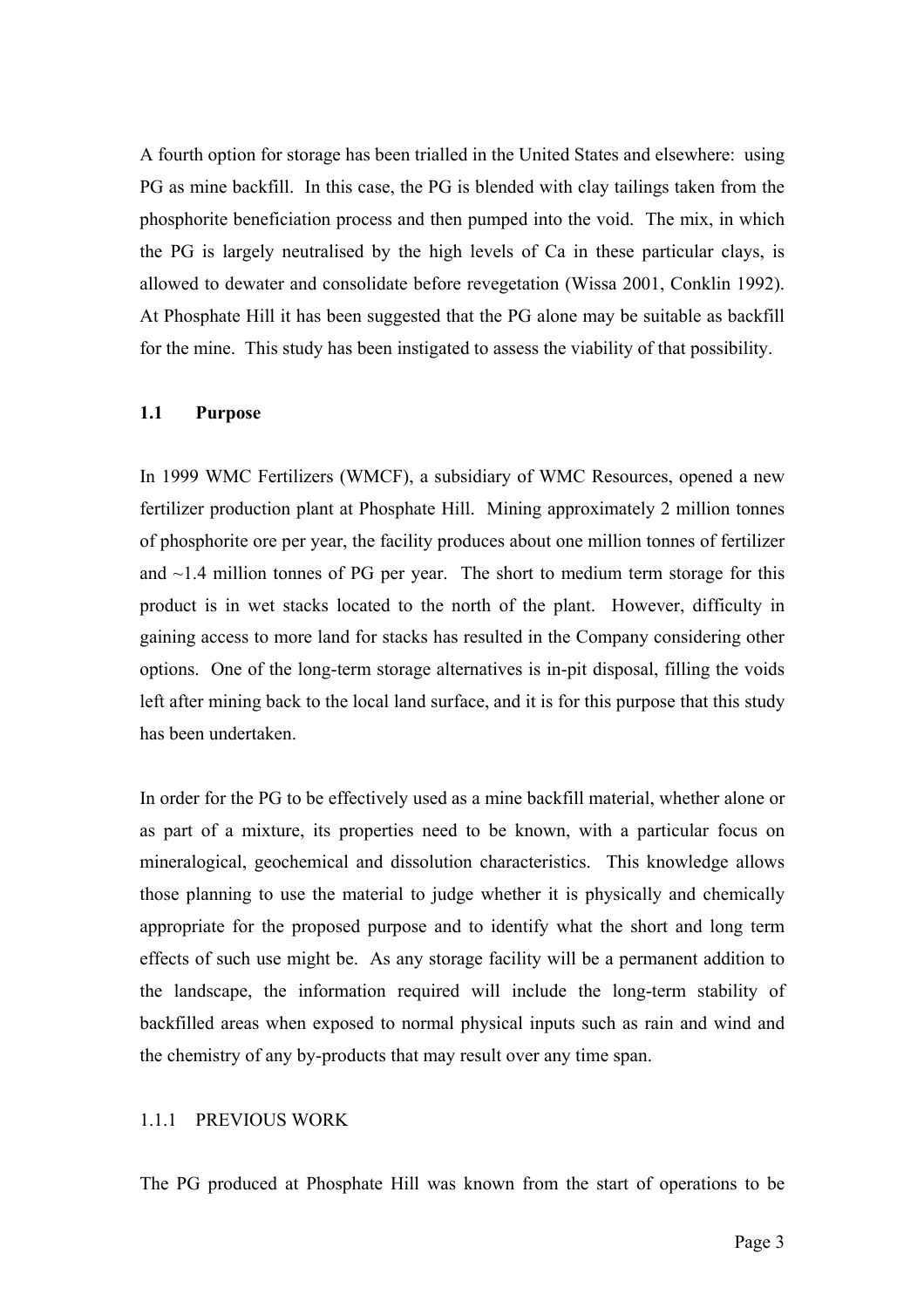different from that produced at sites elsewhere in the world, in that it contained a higher amount of quartz, but no other information was available. Some basic analyses were carried out by Ardaman and Co. shortly after mining and fertilizer production began in late 1999 (Ardaman 2000) but these used a very small sample base and focussed particularly on the mechanical aspects of the material, to assess construction requirements for the stacks and their long-term viability. This thesis was instigated by the Company to define the PG mineralogically, chemically and morphologically, thus providing a base line for further study into the product and its possible uses.

Early in the production process at Phosphate Hill a number of projects were begun to look at the possibilities for reuse of the PG, rather than storage. These included selling the PG for use as part of a paste mixture for underground mine backfill, utilising it in agriculture or as a construction material. All of these studies were brief and on a small scale, and conducted without full knowledge of the character of the local PG. Although there was potential identified, the studies generally concluded that little more would happen with the material due to its impurities (including relict acids, heavy metals and radionuclides) and the prohibitive costs involved in shipping the PG, or any secondary product, the considerable distance from Phosphate Hill to such small markets. The results of this study may allow a reassessment of the feasibility of possible reuse of PG, whether in the short or long term.

#### 1.1.2 PG PRODUCTION

PG production as a by-product of fertilizer manufacture has been a fact since the development of a large scale wet-process phosphoric acid industry after World War II (Becker 1989). The wet-processing of phosphate ores uses the process of acidulation, during which sulphuric acid attacks the ore to produce PG (plus impurities) and phosphoric acid, which are separated *via* filtration (EFMA 2000). There are two general methods of phosphoric acid production: one has a reaction temperature of 70- 80 $\degree$ C and results in 26-32% P<sub>2</sub>O<sub>5</sub> in the phosphoric acid and dihydrate PG  $(CaSO<sub>4</sub>.2H<sub>2</sub>O)$  while the other reacts at 90-110°C to give 40-52% P<sub>2</sub>O<sub>5</sub> in the acid and hemihydrate PG (CaSO<sub>4</sub>.<sup>1</sup>/<sub>2</sub>H<sub>2</sub>O) (EFMA 2000). The plant at Phosphate Hill utilises a hemihydrate process at 98-100°C. The PG is then filtered from the acid and mixed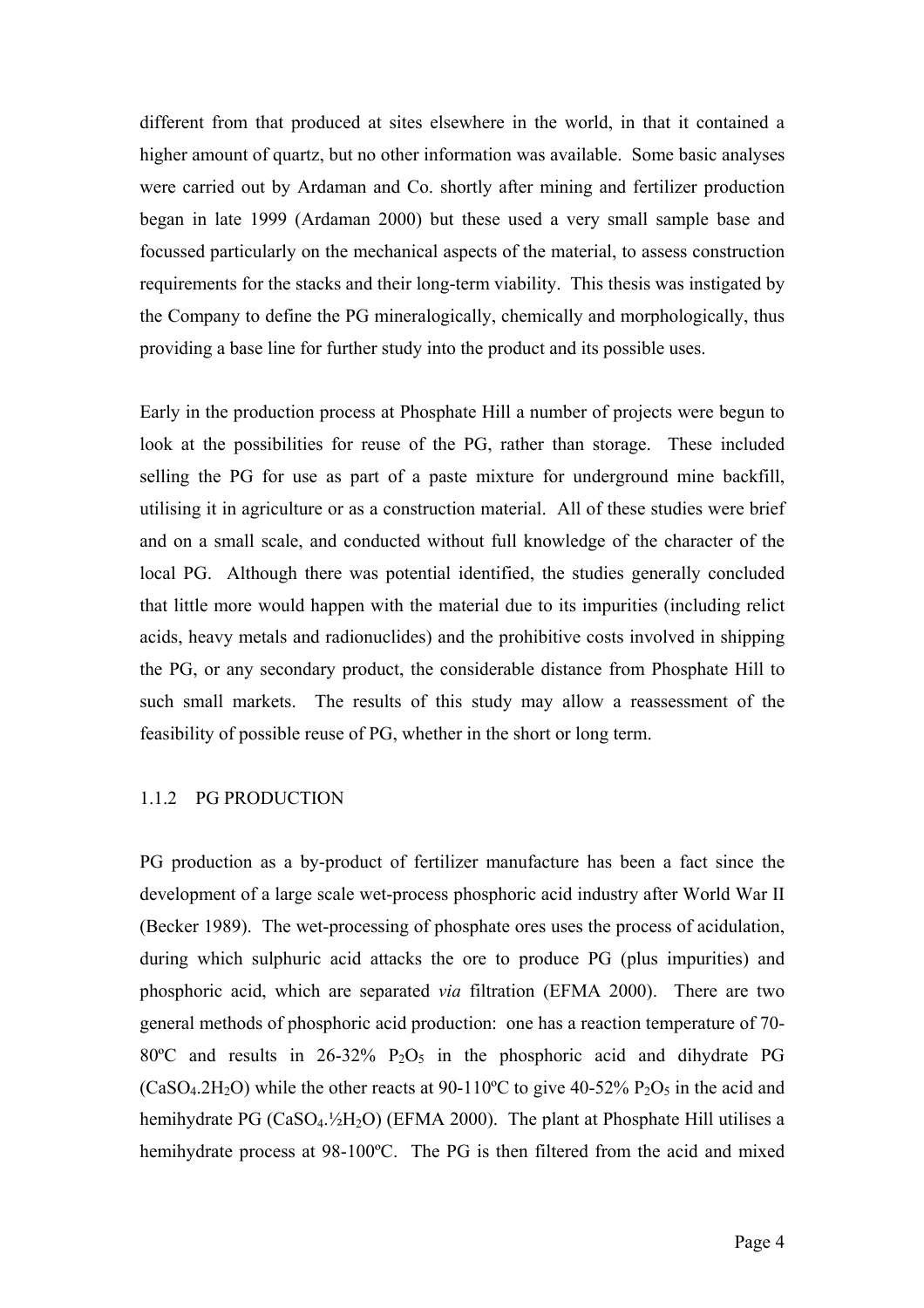with acidic process water to convert the hemihydrate PG into dihydrate PG, which is then stored in above-ground stacks using the wet-stacking method.

The methods and technologies utilised in wet-process phosphoric acid production have constantly evolved in an effort to overcome inherent problems associated with crystal sizing, morphology and filtration, scaling, sludges and corrosion (Becker 1989). Crystal size and shape and good filtration are interlinked. As HH crystals in filter cake are very small and generally not well-formed, filtration of solids from acid can be difficult (EFMA 2000). The highest filtration efficiencies occur when the crystal size is kept consistent with shapes of a moderate surface-to-volume ratio and preferably including clusters to enhance acid drainage (Becker 1999). Scaling and sludges are the result of ongoing chemical reactions within the acidulation and postacidulation phases (EFMA 2000). Corrosion of equipment, particularly in the HH system, occurs due to the higher temperatures used and stronger acid produced (EFMA 2000).

## 1.1.3 PG RESEARCH

PG itself has long been the subject of investigation. While these studies can include information on chemistry and mineralogy, with particular emphasis on the impurities contained within the material (rather than the pure gypsum phases) they generally focus on disposal methods and alternate uses for the product. The latter include reprocessing, agriculture, earthworks and construction. Another specialist area of research is on the radionuclides that the PG inherits from its parent phosphate ore and their potential effects on the environment.

Efforts at reprocessing PG generally focus on extracting purified sulphur and gypsum  $(CaSO<sub>4</sub>.2H<sub>2</sub>O)$ . It is a high temperature process that, although successful, is rarely used as it is uneconomical when compared to the mined material (Korcak 1998, Johnson and Traub 1996, Conklin 1992). Although it has also been proven possible to remove and concentrate Ra-226 from PG using acid attack or calcining and filtering, again it is uneconomical, with little interest from the market, and creates problems with the storage of the product (Conklin 1992, Moisset 1990, 1986).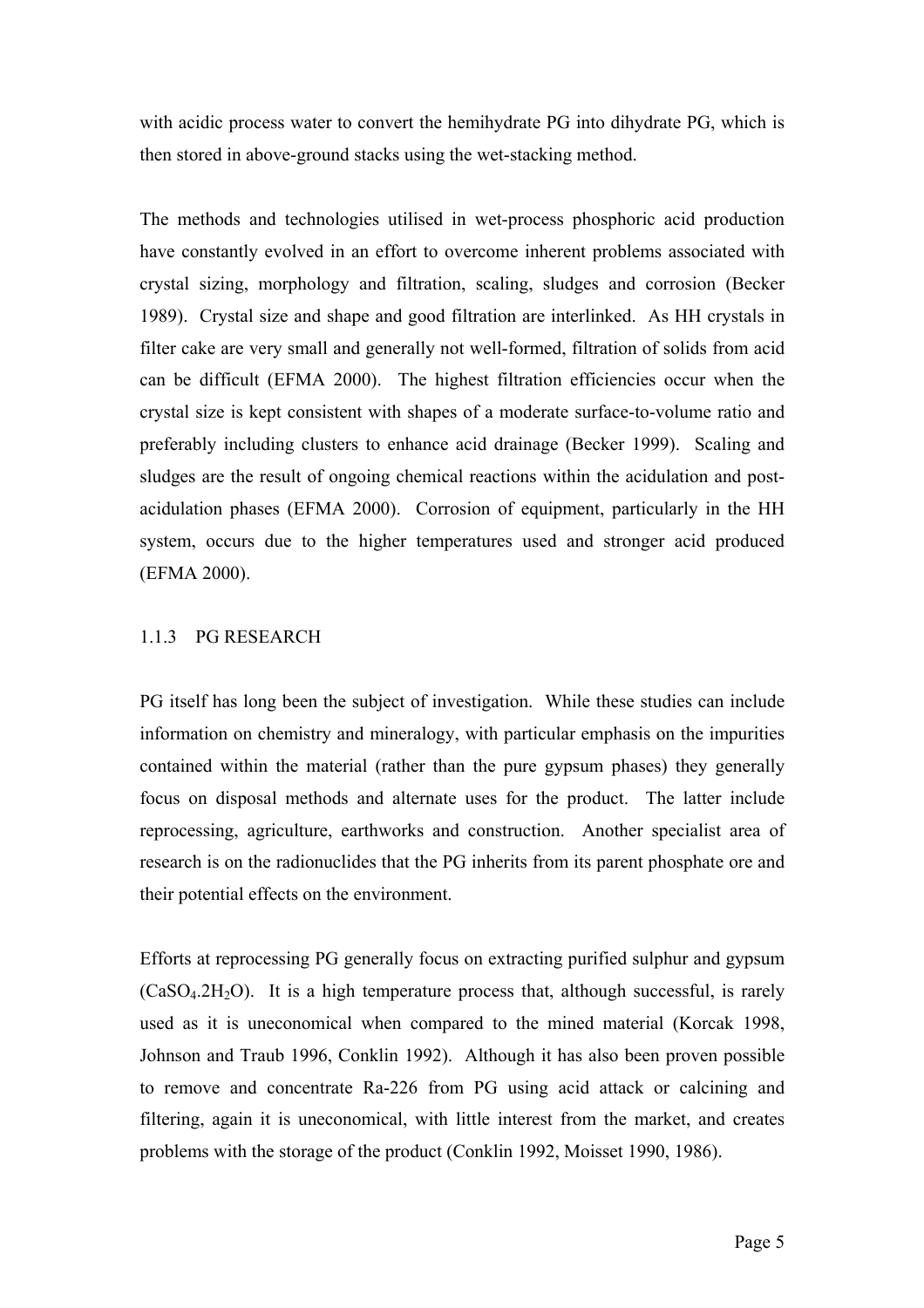Agriculture provides many more options for recycling PG and thus has been subject to greater levels of research. The material works on several levels in the soil, including inhibiting crusting and minimising erosion at the surface through ameliorating subsoil acidity to directly benefiting plant growth, yield and quality. Erosion control and crusting inhibition using PG is achieved due to its high dissolution rate adding electrolytes to the soil which promote flocculation and inhibit clay dispersion, thus enhancing soil permeability and infiltration rates and maintaining a rough soil surface (Chan *et al.* 1999, Ramirez *et al.* 1999, Al-Oudat *et al.* 1998, Agassi and Ben-Hur 1991). This is a particularly effective treatment in soils containing smectite  $((0.5Ca,Na)_{0.7}(A1,Mg,Fe)_{4.6}[(Si,Al0_8O_{20}](OH)_{4.7}H_2O)$  and/or kaolinite  $(Al_4[Si_4O_{10}](OH)_8)$  but less so in mica (chemistry unspecified) and illite  $(K_{1.5-1.0}Al_4[Si_{6.5-7.0}Al_{1.5-1.0}O_{20}](OH)_4$ ) bearing soils ((Buhmann *et al.* 1996, Stern *et al.*1991a). Despite concerns to the contrary there is no evidence from the many studies of the agricultural use of PG that application of the by-product increases soil pH, acidification or liming and no significant results have been reported regarding radionuclide contamination (University of Florida 1996b, Conklin 1992).

PG is effective at treating subsoil acidity due to its rapid movement through the soil profile. Ca deficiencies are countered by an increase in exchangeable Ca and Al toxicity is reduced by precipitation of aluminium sulphate due to the increase in  $SO_4^2$ (Toma *et al.* 1999, Wang *et al.* 1999a and 1999b, Alva and Sumner 1990). Soil and crop improvement can continue for up to three years after an application of PG due to movement of enriched leachate down through the soil profile (Alva *et al.* 1991, Alva and Sumner 1990).

The increase in porosity and improved chemical nature of PG treated soil has been shown to have a beneficial effect on root proliferation, density and depth of penetration and, thus, on yield and quality for a number of crops, ranging from onions to cotton, peaches and tobacco (Wang *et al.* 1999a and 1999b, Stanley 1992, Conklin 1992). Pasture quality and yield is also improved by the application of PG due to the high solubility of PG-sourced Ca and  $SO_4^2$ , again with negligible increases in radionuclides in soil, water or crop (Rechcigl *et al.* 1998b, University of Florida 1996a, Mullins and Mitchell 1990).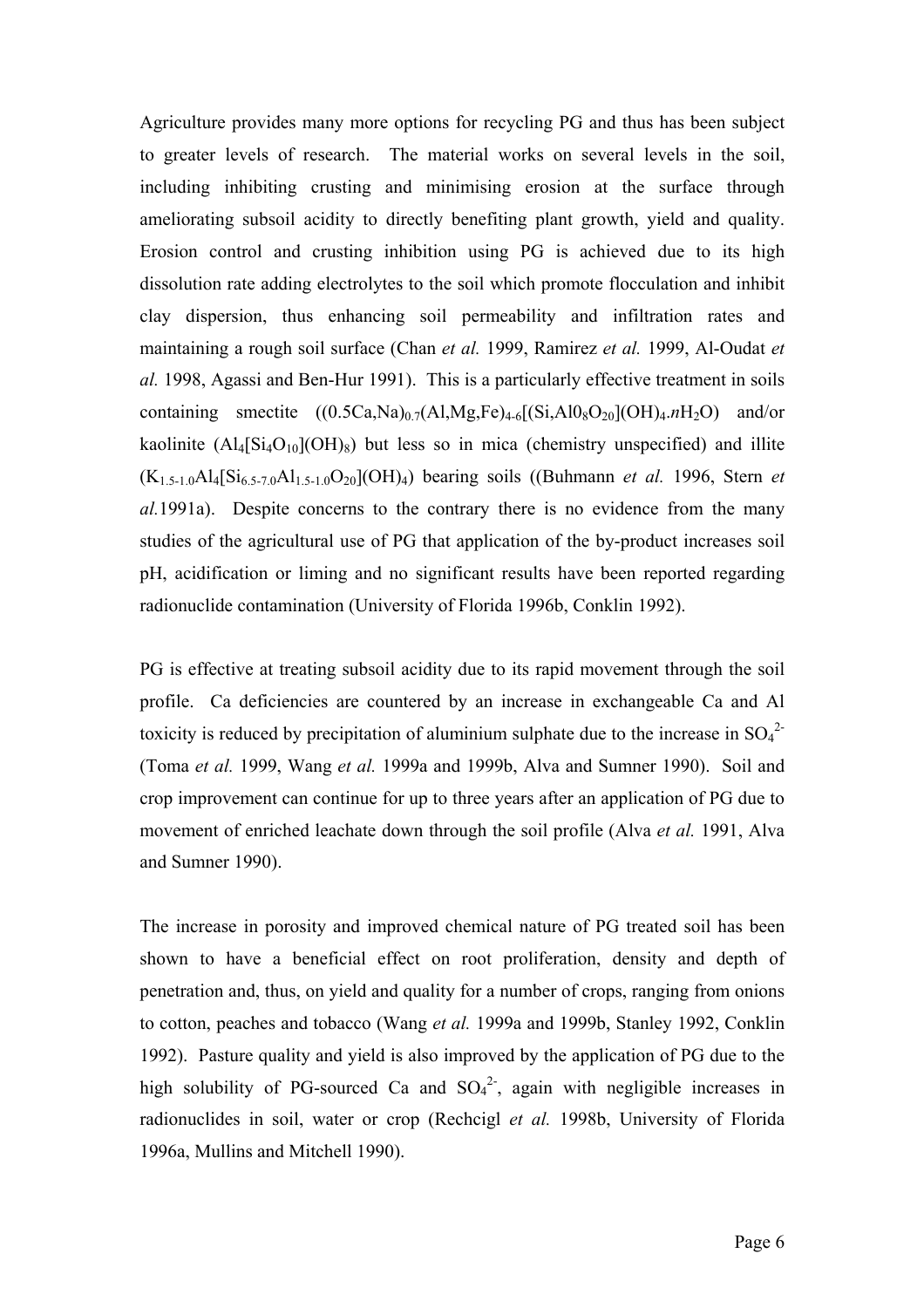Another area of research that has shown promise is using PG in the earthworks and construction industries. When utilised as part of an aggregate with soil, cement, gravel, sand or fly-ash and followed by compaction, PG has been proven to perform as well as, if not better than, traditional materials utilised as road base (Korcak 1998, FIPR 1997, Conklin 1992). This is particularly so when it is used in wet weather or wet areas as the PG does not need to be dried out, as do traditional clay road bases (FIPR 1996b, Conklin 1992); however, PG alone as a road base in wet conditions is not recommended due to its tendency to disintegrate (Chang and Mantell 1990). A number of trial roads have been built in Florida, USA, which have been monitored for a number of years and none show any radionuclide trends that are outside the normal background fluctuations (FIPR 1997, Nifong and Harris 1993, Bandyopadhyay *et al*. 1990).

Cement binding for construction purposes has also been investigated with favourable results. Studies have shown that PG acts as an excellent fill in concrete aggregates, providing a stronger end-product with greater retardation and workability for areas such as roller-compacted concrete, pre-cast building elements and roads (Chang 1990, Khalis *et al.* 1990, Chang 1988). PG addition has also been beneficial in reducing or preventing corrosion in steel reinforcing material in cement and has no effect on product durability in wet situations or tensile strength (Chang and Mantell 1990, Lin *et al.* 1990). In fact, the addition of PG to cement mixes can be beneficial as it increases long-term hydration, speeds up setting times, counteracts shrinkages and increases strength, with no adverse affects over the long term (Roy *et al.* 1996, Ghafoori and Chang 1993, Beretka *et al.* 1990).

There are a number of other construction uses for PG. These include using it as part of a mix with cement and fly-ash to build artificial reefs or oyster clutch substrates (Wilson *et al.* 1998, Kalajian and Boueri 1986); mixing with limestone sand and Portland cement to manufacture high-strength masonry bricks with good compressive and flexural strength (Ahmadi and Chang 1990a, Nanni *et al.* 1986); and in the manufacture of plaster and plasterboard (Roskill 1997, Conklin 1992).

A large amount of recent research has been funded by the Florida Institute of Phosphate Research (FIPR). Since its inception as an independent state research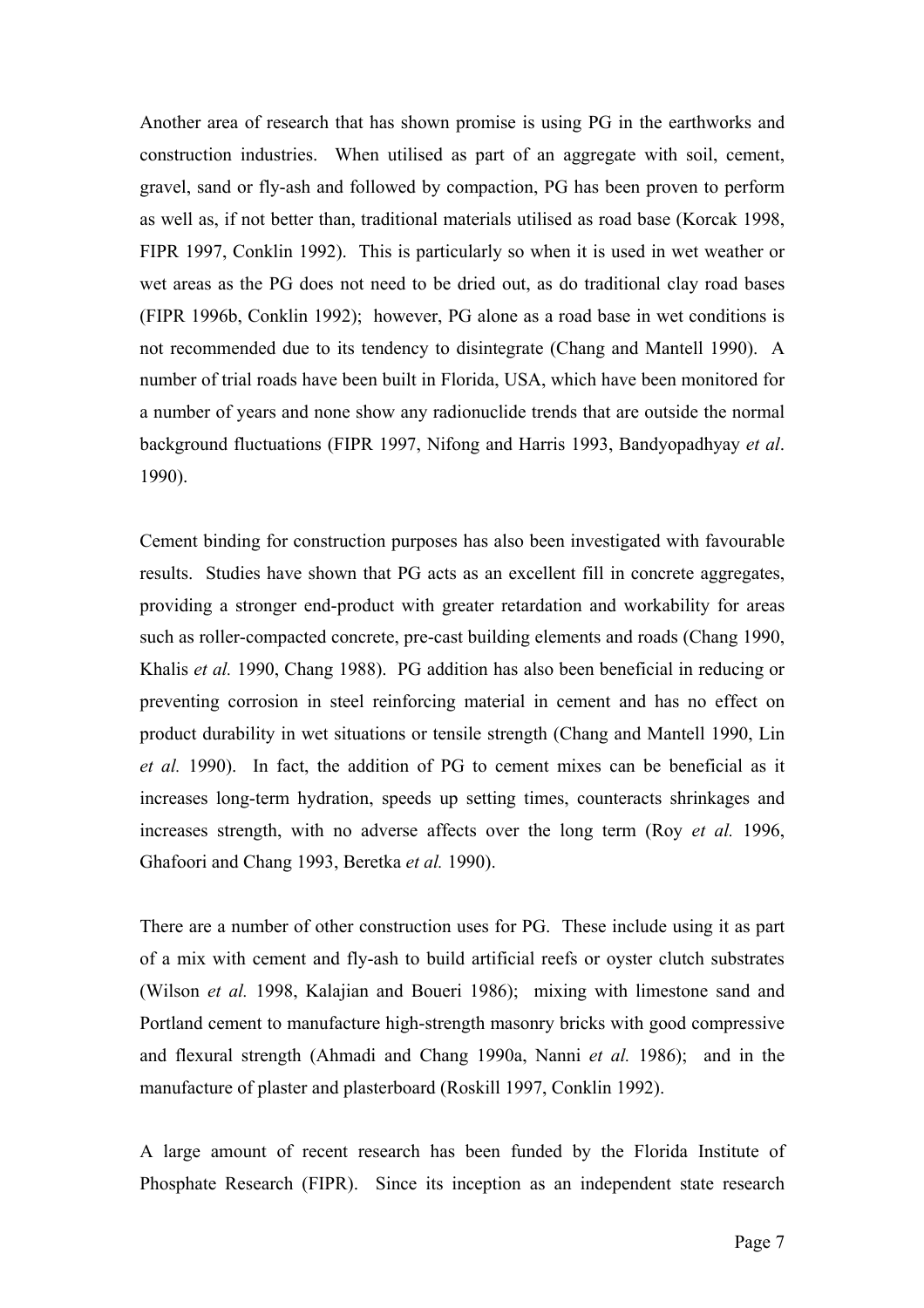agency in 1978, the FIPR has provided support for researchers in five areas: phosphate mining, beneficiation, chemical processing and phosphogypsum, reclamation and public health (FIPR 2003). Currently more than 180 reports are available on the results of FIPR sponsored research, as well as access to a much larger library of publications on the same subjects (FIPR 2003). The majority of other research is university-based, with a small amount coming from within the industry.

## 1.1.4 LIMITATIONS ON PG RE-USE

Despite consistent results showing that the radionuclide and heavy metal content of PG rarely results in any elevation of levels in local air, groundwater or soil, concerns about contamination from radionuclides, fluorine compounds and heavy metals have resulted in the United States Environmental Protection Agency (USEPA) severely restricting the availability of the material for either further research or general use (Dooris and Martin 2000, USEPA 1999, Korcak 1998). The other major problem facing re-use of PG is one of volume. It has been stated that the total market for products derived from PG is around 2% of total production so any reuse, even at the highest rates, will barely make a dent in the global stockpile of this material (Conklin 1992, van der Heijde *et al.* 1990).

Almost all of the available research has concentrated on material derived from ore deposits and processing plants that are based in the northern hemisphere, particularly the industries in Florida, Morocco and the Middle East. There is very little literature on PG produced in Australia and none has been published on the by-product created at the WMCF operation at Phosphate Hill. This study will be the first full examination (mineralogy, chemistry, morphology) of the Phosphate Hill PG.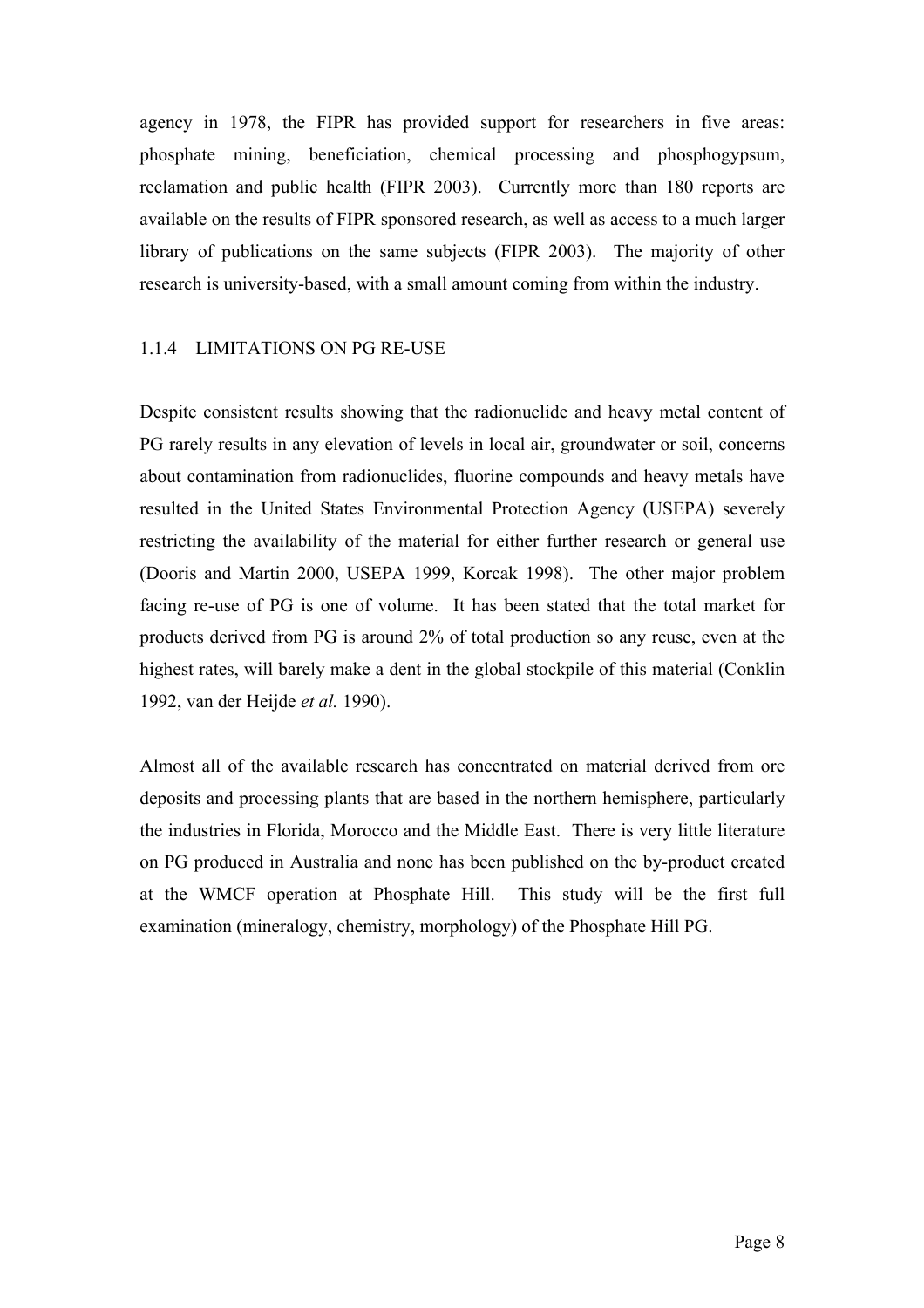### **1.2 Location**

Phosphate Hill is located approximately 130km SSE of Mt Isa, north-western Queensland, Australia (Figure 1.1). It is a remote area of black soil plains with mesas, buttes and bluffs the only prominent land features (Plate 1.3). The climate is cyclical, with "wet" and "dry" seasons. The majority of the regional annual rainfall of 294mm occurs during the hot summer period while the winters are largely dry and warm (Figure 1.2).



**Figure 1.1. Location of Phosphate Hill (from Passmore and Berry 2002)**

Vegetation predominantly consists of grasses and spinifex, acacias, dry sclerophyll eucalypts and river gums in the creek beds. Fauna is diverse and includes kangaroos, wallabies, dingoes, reptiles and a wide variety of bird life, as well as Brahmin cattle from the local stations and feral pigs, dogs, cats and camels. Flora and fauna, in addition to the human population on site and air, ground and water quality, are regularly monitored by WMCF staff to ensure compliance with company and government environmental guidelines, particularly in regard to the effect of fluorine ingestion.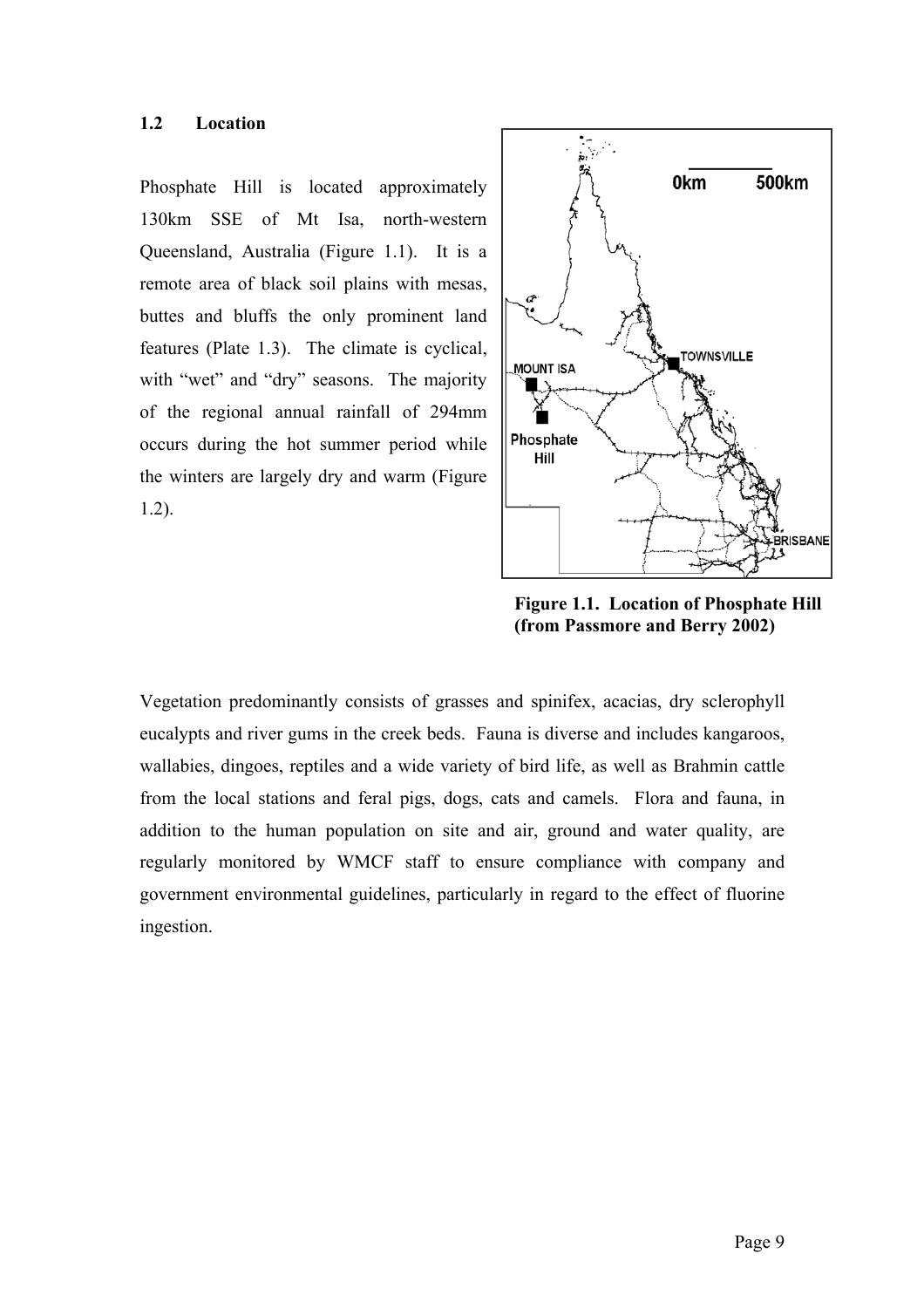

**Plate 1.3. A view of the Phosphate Hill area, looking north towards The Monument and Mt Bruce. North-western slopes of Phosphate Hill in the foreground with black soil plains in the centre and typical low-moderate relief landforms on the horizon.** 



**Figure 1.2. Graph of monthly rainfall in the Phosphate Hill area, 1975-2003. The cyclical nature of the seasons (wet and dry) is evident.**